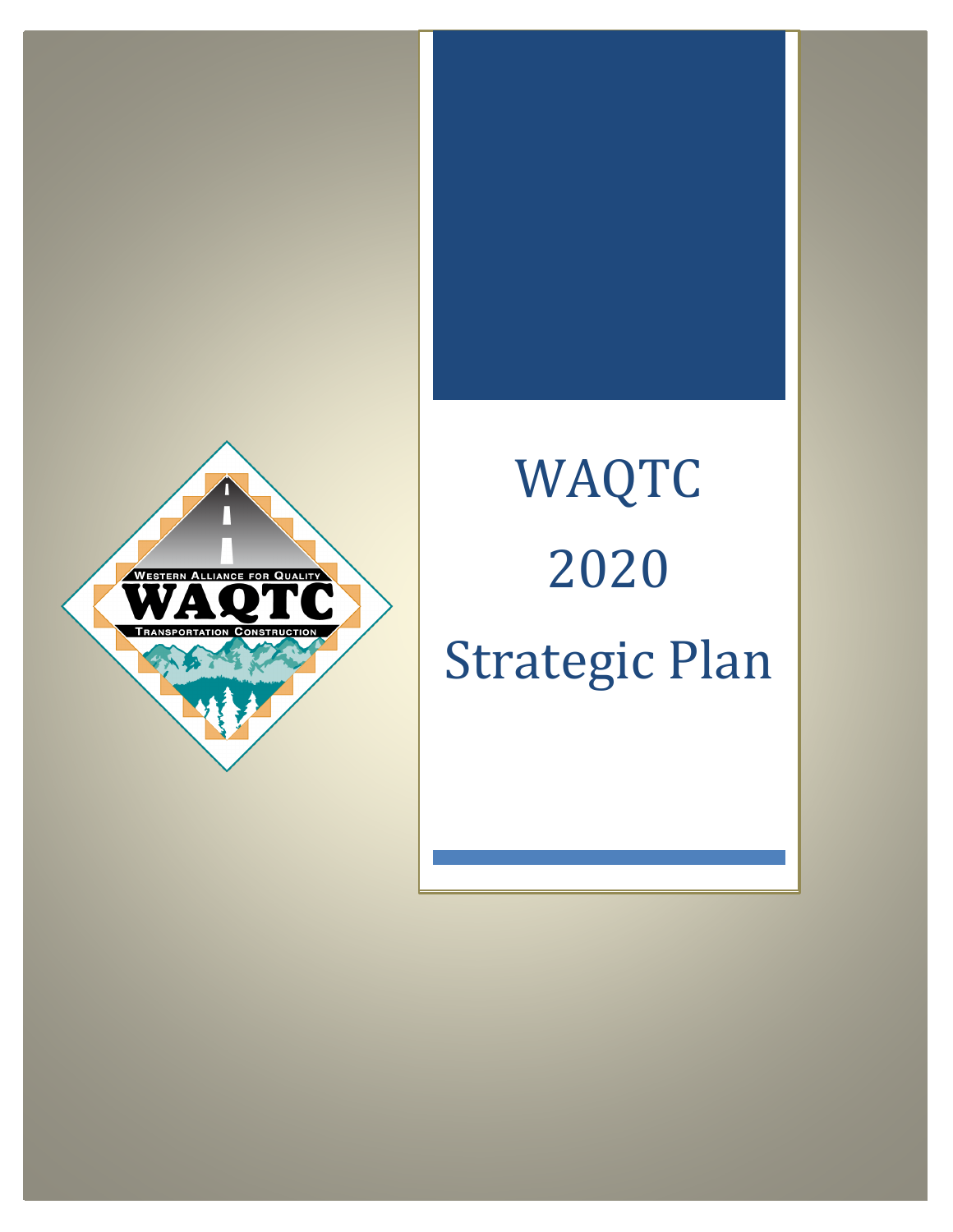

### 2020 Strategic Plan

The Western Alliance for Quality Transportation Construction (WAQTC) is a voluntary organization, whose membership recognizes the advantages of a unified effort leading to significant accomplishments.

The WAQTC is focused in three main areas:

- 1. Standardization of test methods (WAQTC, AASHTO, ASTM)
- 2. Certification of sampler / testers through the Transportation Technician Qualification Program (TTQP)
- 3. Working together on national programs of interest including research, training, and technology deployment

#### **MISSION STATEMENT:**

Provide leadership in the pursuit of continuously improving quality in transportation construction.

#### **GOALS**

To accomplish this mission, the WAQTC has established the following goals:

- **Promote an atmosphere of trust, cooperation, and communication among government agencies and the private sector**
- **Respond in a unified and consistent manner to identified quality improvement needs and new technologies that impact the products we provide**
- **Provide a forum to promote uniform test standards**
- **Provide highly skilled, knowledgeable materials sampling and testing technicians**
- **Provide reciprocity for qualified testing technicians among accredited agencies**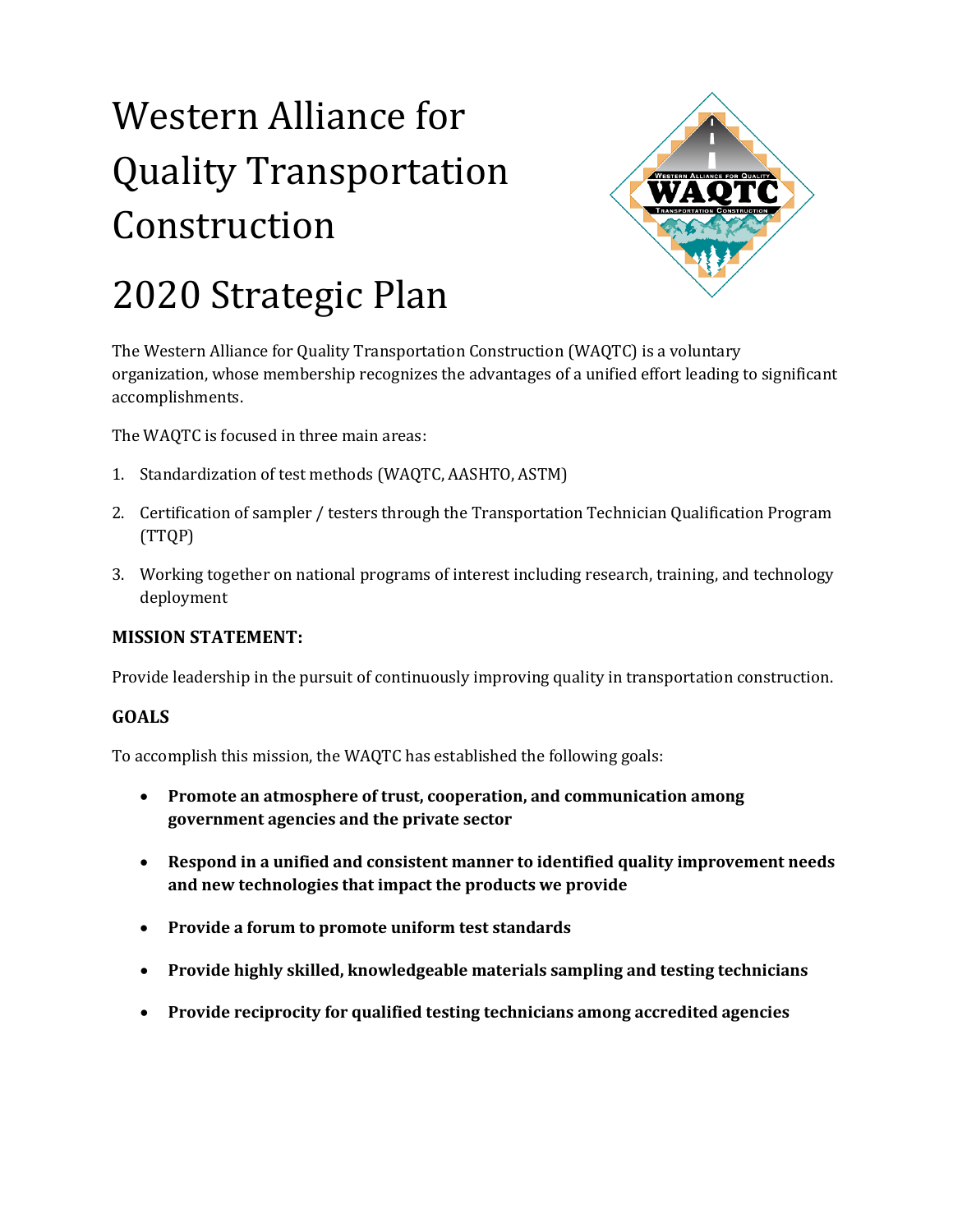#### **PLAN**

To achieve the goals, the WAQTC has established this strategic plan to guide our efforts and prioritize the expenditure of funding in the coming years. The Executive Board, as defined in the WAQTC By-Laws, will oversee the execution of this plan through its Qualification Advisory Committee (QAC). The Board will review and update this plan annually and prioritize work for the coming year.

**Promote an atmosphere of trust, cooperation, and communication among government agencies and the private sector**

#### **On-going Activities**

• **Update and maintain the WAQTC website**

#### **Long term Goals**

• **Development of Presentation Materials**  Presentations on WAQTC: the benefits of membership, technology transfer opportunities, activity reports, training modules, etc.

**Respond in a unified and consistent manner to identified quality improvement needs and new technologies that impact the products we provide**

#### **On-going Activities**

• **Evaluate training materials yearly for content** Part of the ongoing QAC effort.

#### **Short term Goal**

• **Member Agency teleconferences to share developments in training and certification platforms.**

#### **Long term Goal**

• **Develop online training and identify means to make available as a field reference.**

#### **Provide a forum to promote uniform test standards**

#### **On-going Activities**

• **Identify proposed modifications or new AASHTO test methods through the QAC.**  The Executive Board will assign a champion for each proposed new or modified procedure who will track progress of WAQTC proposed changes through the AASHTO process.

The WAQTC has become a powerful influence with the AASHTO Committee on Materials and Pavements (COMP) and the benefits/costs of this effort and the working committee (QAC) are included in the on-going efforts.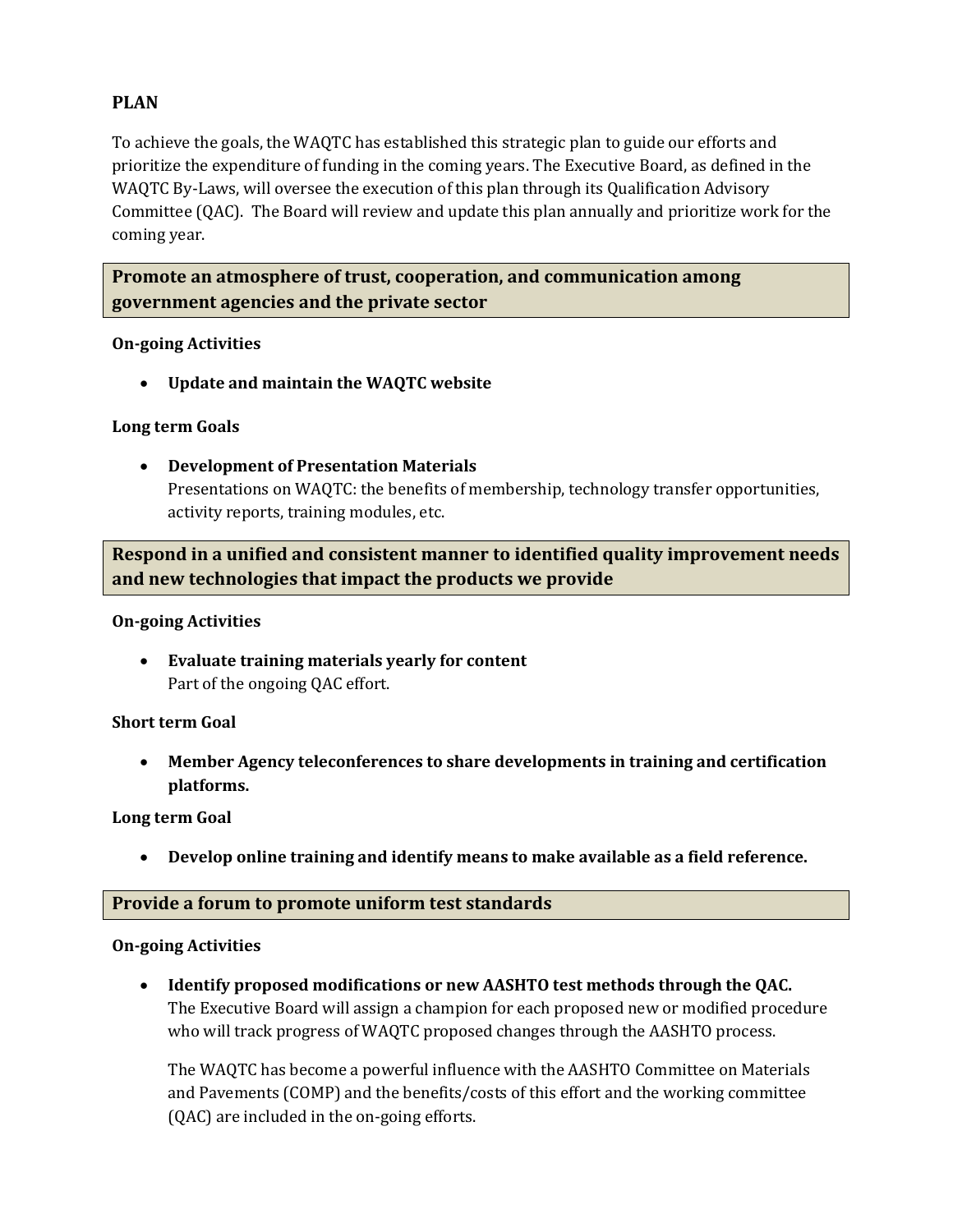#### • **Maintain a Field Operating Procedure (FOP) library**

Standardized FOPs for agencies to use creates consistency in test methods. Agencies do not need to repeat the effort and expense of developing FOPs or state test methods.

#### **Long term Goals**

• **Evaluate the need for WAQTC training on equipment calibration, standardization and checks process**

#### **Provide highly skilled, knowledgeable materials sampling and testing technicians**

#### **On-going Activities**

- **QAC Sub-Committee to Review Exam Question Selection** The QAC will develop objectives for the written exam and assign a subcommittee to review question selection.
- **Develop an Exam question 'pool' for each discipline**
- **Develop 3-5 New Questions per Year, per Module** The QAC will develop new questions for each module each year to keep written exams fresh and current.
- **Maintain existing WAQTC Instructional Materials** Keep Instructional Materials updated to current references and formatting.

#### **Short term Goals**

- **Develop training materials for Self-consolidating Concrete**
- **Initiate Self-consolidating Concrete Testing Technician (SCTT) qualification**

#### **Long term Goals**

- **Develop Electronic Question Database – Randomly Generate Questions** Develop enough exam questions that a database can create a randomly generated 'unique' exam for each participant.
- **Evaluate feasibility and ramifications of allowing the use of the training materials and qualification process by other entities.**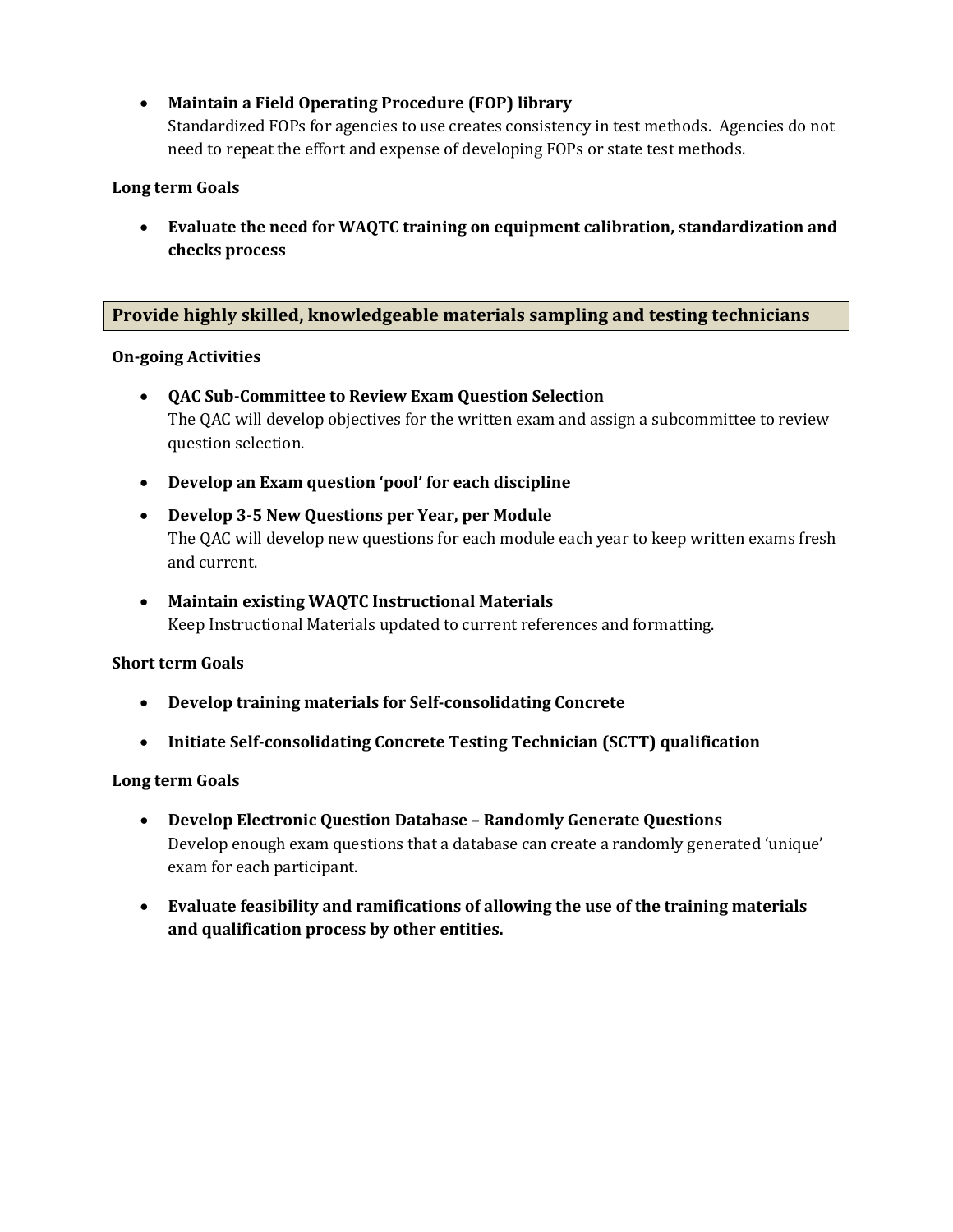#### **Provide reciprocity for certified testing technicians among accredited Agencies**

#### **On-going activities**

- **Communicate with non-member agencies on the benefits of membership.**
- **Reciprocity Audits of Member States**  Audit the WAQTC member organizations every three years to ensure qualification criteria are being adhered to within the program.
- **Operations Manual for WAQTC Member Agencies**

#### **Long term Goals**

• **Increase reciprocity to states outside of membership**

#### **2020 Planned Work**

Priorities of the Executive Board:

- Continue work on 'on-going' activities
- Evaluate existing training materials for needed improvements / updates
- Member teleconferences to share developments in training and certification platforms
- Initiate Self-consolidating Concrete Testing Technician (SCTT) qualification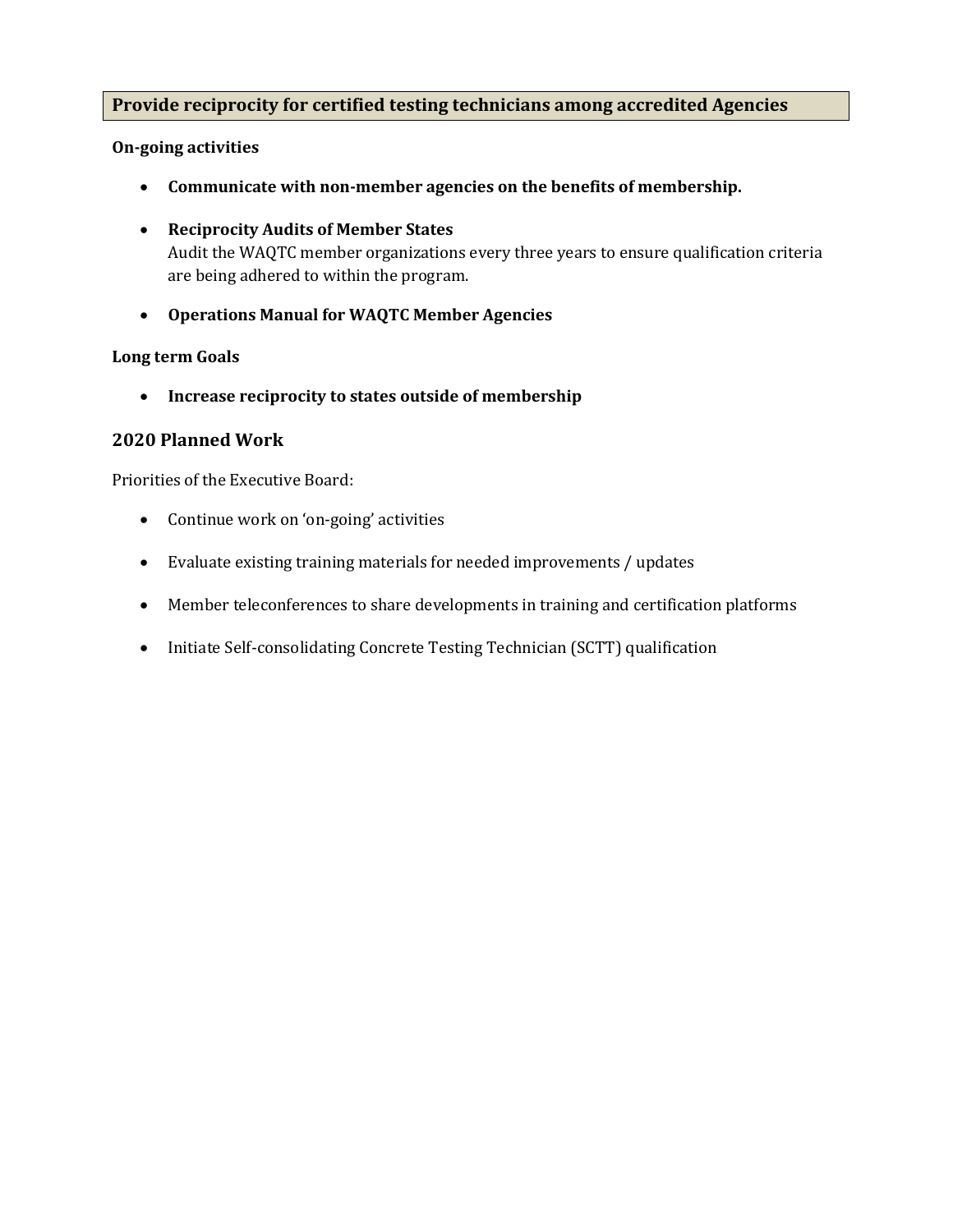

### 2020 Strategic Plan

### Appendix: 2019 Completed Items

- **Developed TM 14, Asphalt Mixtures Laboratory Prepared Specimens standard practice.**
- **Developed TM 16, Determining the Percentage of Flat and Elongated Particles in Coarse Aggregate**
- **Developed FOP for AASHTO T 304, Uncompacted Void Content of Fine Aggregate**
- **Performed Reciprocity Audits of Member States**
- **Developed WAQTC Travel policy**

#### **AASHTO revisions:**

- **PP 97; Determination of Constant Mass –** Developed new provisional standard. Many test methods and practices use the term without a definition or a discussion on how to achieve it.
- **R 39, Making and Curing Concrete Test Specimens in the Laboratory –** Extensive revisions which included adding steps for Self-consolidating Concrete (SCC), matching requirements in T 23, and further corrections to comply with AASHTO Style Manual.
- **R 47; Reducing Samples of Asphalt Mixtures to Testing Size** Revisions include changing the term HMA to asphalt mixtures, maximum temperature for heating equipment, and adding heating of equipment in 10.1 and 12.1.
- **T 30; Mechanical Analysis of Extracted Aggregate –** Moved discussions of overloading sieves, shaker time, and sieving efficiency into Annexes.
- **T 99; Moisture-Density Relations of Soils Using a 2.5-kg (5.5-lb) Rammer and a 305 mm (12-in) Drop –** Assisted AASHTO re:source with revision proposals addressing the use of the extruder.
- **T 121; Density (Unit Weight), Yield, and Air Content (Gravimetric) of Concrete** Revised the vibrator requirements to match *T 23, Making and Curing Concrete Test Specimens in the Field.*
- **T 152; Air Content of Freshly Mixed Concrete by the Pressure Method –** Revised the vibrator requirements to match *T 23, Making and Curing Concrete Test Specimens in the Field.*
- **T 180; Moisture-Density Relations of Soils Using a 4.54-kg (10-lb) Rammer and a 457 mm (18-in) Drop** – **A**ssisted AASHTO re:source with revision proposals addressing the use of the extruder.
- T 209; Theoretical Maximum Specific Gravity (G<sub>mm</sub>) and Density of Asphalt Mixtures -Extensive revisions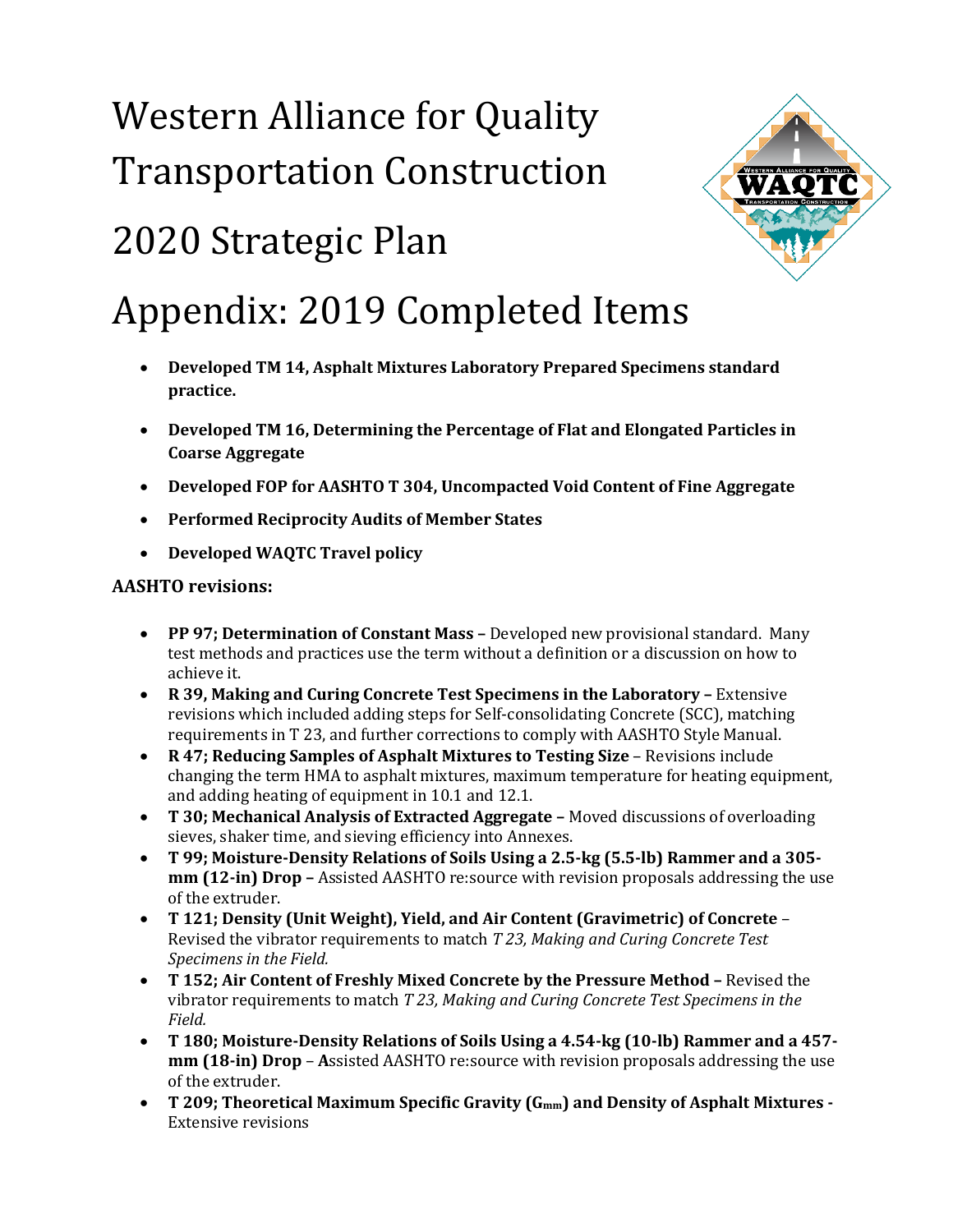## Western Alliance for Quality Transportation Construction 2020 Strategic Plan



# Appendix: 2018 Completed

Items

• **Addressed copyright concerns on produced standards and reproduced training materials.**

**AASHTO revisions:**

- **R 18; Establishing and Implementing a Quality Management System for Construction Materials Testing Laboratories** – Added Note 17: 'The standard test method may be any identified test method: international, national, regional, or agency.'
- **R 25; Technician Training and Certification Programs –** Revised 'qualification' to 'certification.'
- **R 90, Sampling of Aggregate Products** New AASHTO method.
- **T 23, Making and Curing Concrete Test Specimens in the Field** Removed references to carboard molds, split Note 8 into two notes for clarity.
- **T 99; Moisture-Density Relations of Soils Using a 2.5-kg (5.5-lb) Rammer and a 305-mm (12-in) Drop –** Added equivalent more intuitive formula for calculating for calculating the corrected density for oversized particles (Section A1.6.)
- **T 113, Lightweight Particles in Aggregate**  Removed kerosene and tetrabtromoethane mixture for a heavy solution (5.1.2), added language in sample preparation to address fine and coarse aggregate (6), included decanting as an option for fine aggregate (7.1.4.2), and creating the 'steps' for the procedure (7).
- **T 119; Slump of Hydraulic Cement Concrete** Revised Section 4.2 in Significance and Use, to clarify removing aggregate retained on the 37.5 mm [1.5 in.] sieve. Revised into 'Steps.'
- **T 180; Moisture-Density Relations of Soils Using a 4.54-kg (10-lb) Rammer and a 457-mm (18-in) Drop** – Added equivalent more intuitive formula for calculating for calculating the corrected density for oversized particles (Section A1.6.)
- **T 272, One-Point Method for Determining Maximum Dry Density and Optimum Moisture – I**ncluded references to T 99 and T 180 when oversized particles are removed while performing the one-point determination and added to and corrected the Report section.
- **T 355; In-Place Density of Asphalt Mixtures by Nuclear Methods –** Included an alternate method to determine in-place density: a single direction/location with a four-minute test. Other editorial revisions.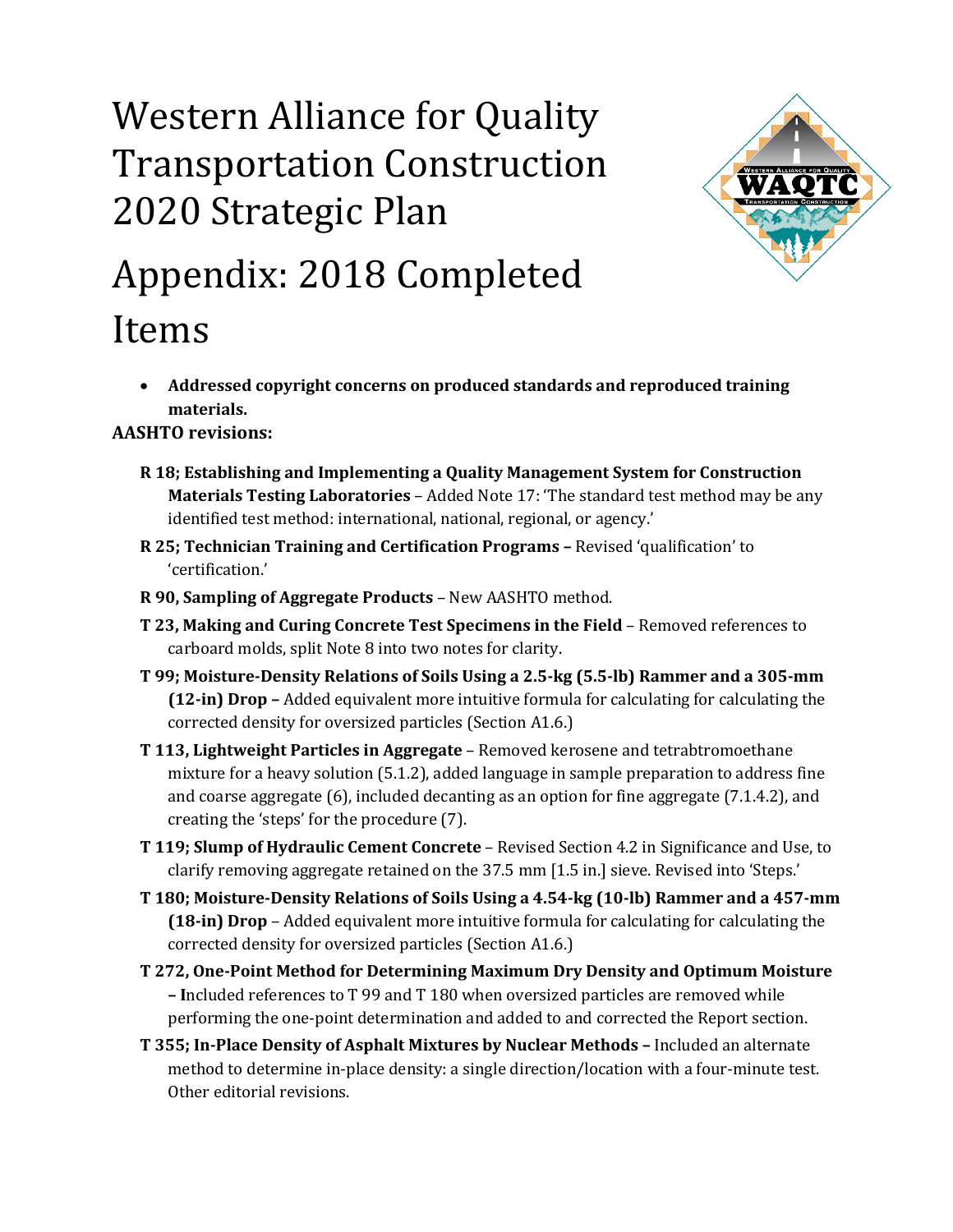# 2020 Strategic Plan



### Appendix: 2017 Completed Items

• **WAQTC Performance Examiner Orientation**  Guidelines: The Performance Examiner reviews and signs at the beginning of the performance exam process; included in the Operation's Manual.

#### • **Reciprocity questionnaire**

Sent to member states for response at least every three years according to the TTQP Operational Agreement; included in the Operations Manual.

#### • **AASHTO Revision Proposal Process**

Process for a member agency seeking WAQTC support for AASHTO Standards proposals; included in Operation's Manual.

#### **AASHTO revisions:**

- **T 23; Making and Curing Concrete Test Specimens in the Field** Added section for Self-Consolidating Concrete, other revisions for consistency.
- **T 121; Density (Unit Weight), Yield, and Air Content (Gravimetric) of Freshly Mixed Concrete**

Corrected cross referencing, definitions, and errors. Added tapping 'around the perimeter' instead of sides after rodding.

- **T 152; Air Content of Freshly Mixed Concrete by the Pressure Method** Removed listed Standards from 'Referenced Documents' that are not referenced in the document. Use of the term 'measuring bowl' throughout for consistency. 'Tap around the perimeter of the measuring bowl.'
- **T 176; Plastic Fines in Graded Aggregates and Soils by Use of the Sand Equivalent Test** Added process for mixing working solution in section 4.9.